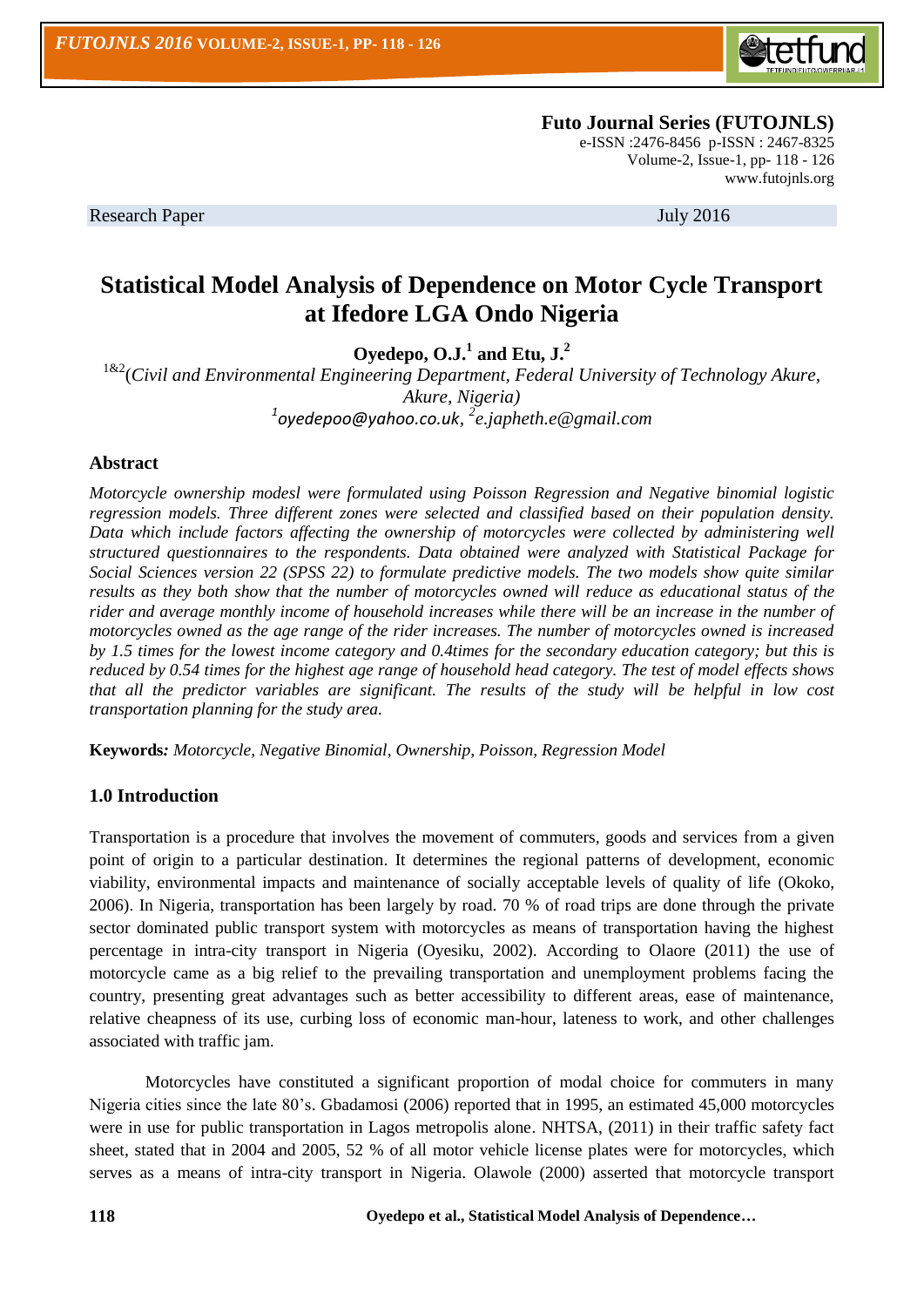

possesses several unique features which have led to their general acceptance as a source of employment among the urban poor and as an alternative transport solution to the problems of commuting in Nigerian cities. Consequently, this study investigates factors affecting motorcycle ownership so as to better formulate policies regarding the use of motorcycles in the study area.

Increased fatality of riders and passengers, environmental concern of the state of most motorcycles, high fare rates charged by operators in relation to quality of service provided and traffic issues created by operators for traffic control and management agencies in the areas are some of the issues associated with its use as a means of transportation between and within urban, sub urban and rural areas. The consequences of the study will help government and important transport regulation organizations in tackling and controlling the expressed issues connected with the utilization of motorcycles in Ifedore Local Government Area and in this manner other areas in developing countries. In the study, a brief literature review is given in Section 1, section 2 describes the study area and this is followed by a description of the methodology for the study in Section 3. In Section 4 the results of the analyses were discussed and the developed model presented with relevant conclusions drawn.

#### 1.1 Literature Review

Ifedore Local Government Area with her headquarters in Igbara-oke is one of the Local governments in Ondo state, Nigeria. It is about 250 m above the sea level and is located in the forest zone with abundant forest resources. According to the 2006 National Population Census figure, it has a population of 176,372 with 89,574 males and 89,798 females. It covers an area of 295  $km<sup>2</sup>$  (Federal Republic of Nigeria Official Gazzette, 2007 and Department of Research and Statistics, Ondo State Ministry of Economic, Planning and Budget, 2009). The Local Government is noted for its significant agricultural activities. The towns/villages under Ifedore Local Government Area are Iigbara-oke, Ilara-mokin, Ibule-soro, Ipogun, Ijare, Bolorunduro, Irese, Igbara-odo, Ero and Owena among others as shown in Figure 1. Across these towns, few industries and tertiary educational institutions are present; among which are All States College of Education, Elizade University, SCC Construction Company and notable Commercial Banks. Land transportation serves as the major mode of transportation with very high dependency on motorcycles for transiting within and between the communities. The existing land use is characterized by a medium density of residential structures within the inner core areas and predominantly farming in the outer core areas. There are quite a good number of open spaces and virgin lands with a general lack of recreational areas except for few school playing fields. See Fig. 1

In Nigeria, several factors have been identified as responsible for increase in the use of motorcycle; Oyesiku and Odufuwa (2002) carried out a study pointing out that the decrease in the supply of new vehicles of all types since the 1970s contributed to the emergence of motorcycles for commercial transportation in Nigeria. Aderamo and Olatujoye, (2013), stated that the commuter without a vehicle, who is the primary customer of public transport, may find it more convenient to use a motorcycle as soon he is able to afford it, particularly when the public transport is not competitive. According to Olubomehin, (2012); the use of motorcycle as a mode of transportation increases tremendously due to the increasing level of poverty of urban residents. In a study carried out by Ikeano, (1991) in Lagos, he affirmed that it was often difficult to get conventional means of transportation to move people into and out of many areas; this inadequacy of the transport system was handled with the emergence of motorcycles for commercial purpose in the streets of Lagos. Also, Ogunsanya & Galtima (1993) studied the use of motorcycle as a means of public passenger traffic in Yola town, Adamawa State. They identified economic depression and inadequate transport facilities as some of the factors that gave rise to the use of motorcycles as means of public transportation in Nigeria.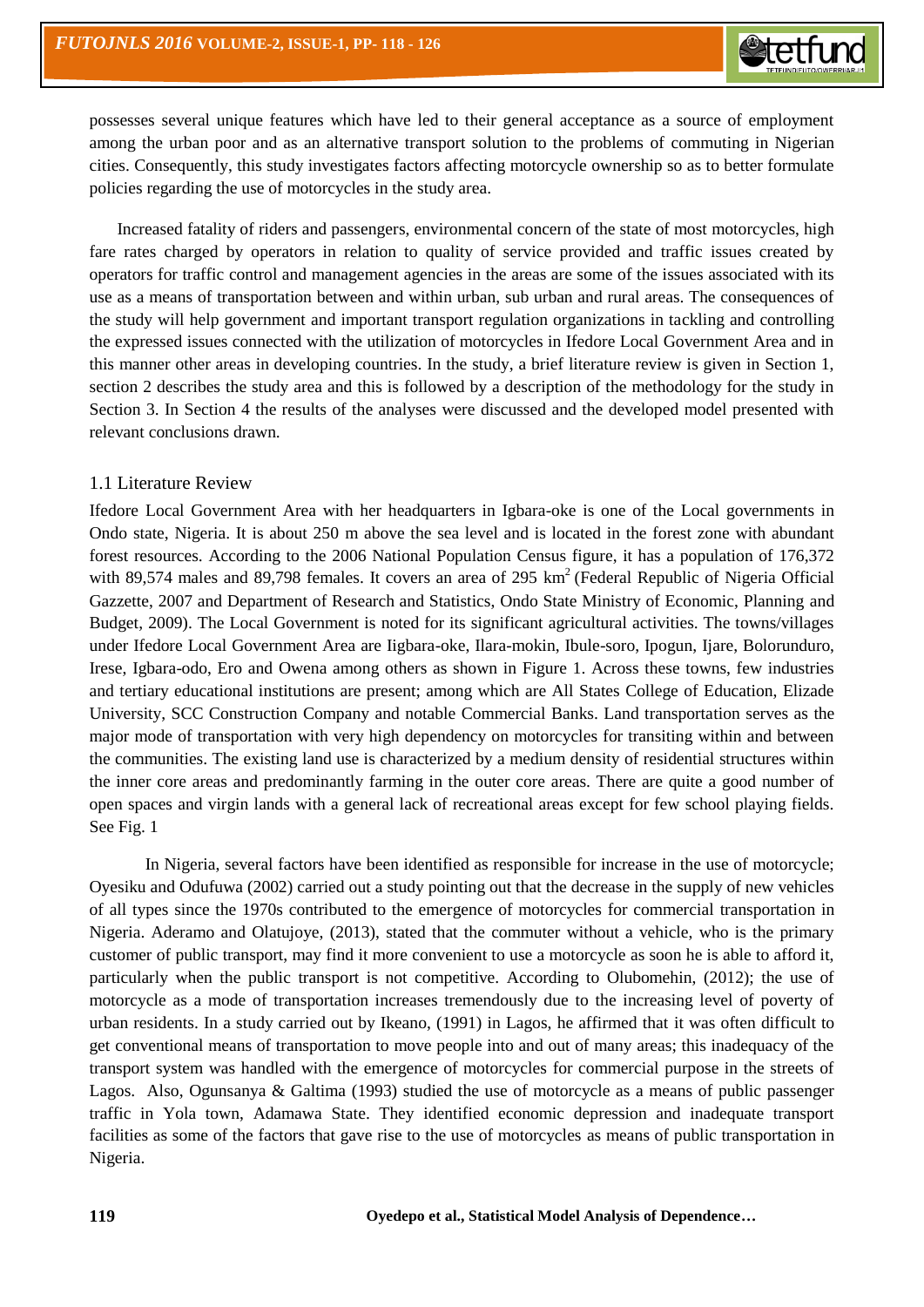

Anh & Tetsuo (2005) also carried out a study in Hanoi city, Vietnam on household motorcycle ownership behaviour. The results show that increases in number of workers or students, motorcycle price, income, and previous transactions significantly influence current transaction decisions and that sufficient high taxes imposed on motorcycle users could be effective in controlling the ownership. A related study was carried out in Jabotabek, a metropolitan area in Indonesia on motorcycle ownership and uses by Metin*et al*, (2006), in which person-trip data and land use data were analysed to make inferences on motorcycle ownership and its use in Jabotabek. The results indicate that socio-economic and demographic characteristics are effective on both motorcycle ownership and its use; no land use variable was found to be effective on motorcycle ownership. Location factors such as distance from city centre were found to have negative effects on motorcycle ownership and its use. Land use variables, ratio of commercial land use as well as ratio of underdeveloped land and land diversity are found to decrease motorcycle use. Similarly, public transport supply (bus transit) decreases motorcycle use from the study carried out. Leong and Sadullah*et al* (2007) conducted a study in Penang, Malaysia using multinomial logit model to examine motorcycle ownership.

The study found that total monthly household income, car ownership, total number of driving licenses in the household and number of household members influence motorcycle ownership. It also found that motorcycle will remain as the mode of transport in the near future, particularly in the group of low and middle income households.

Due to the growing popularity in the utilization of motorcycles in sub urban areas like Ifedore Local Government Area, there is a need to investigate patterns associated with their ownership. The results will avail a better understanding of motorcycle ownership and use in such low and middle income areas of developing countries.

# **2.0 Methodology**

Reconnaissance surveys were carried out throughout the study area to examine the behaviour of operators and users. A descriptive research survey was employed which enabled the required data to be collected by administering a well-structured questionnaire to motorcycle owners. For this study, three different zones as shown in Table 1 were selected and classified based on their population density. A total of 1004 questionnaires were distributed, which represent 75 % of the total household selected in the study area. However, the items in the questionnaire were translated to the respondents who were not literate in their native language. A total of 853 questionnaires were retrieved which represents 85 % of the sample distributed.

Data obtained were analyzed using Statistical Package for Social Sciences version 22 (SPSS 22) to formulate a predictive model using Poisson Regression Analysis (Log link) and Negative Binomial Models. Figure 1 is the map of Ifedore local government showing the study area.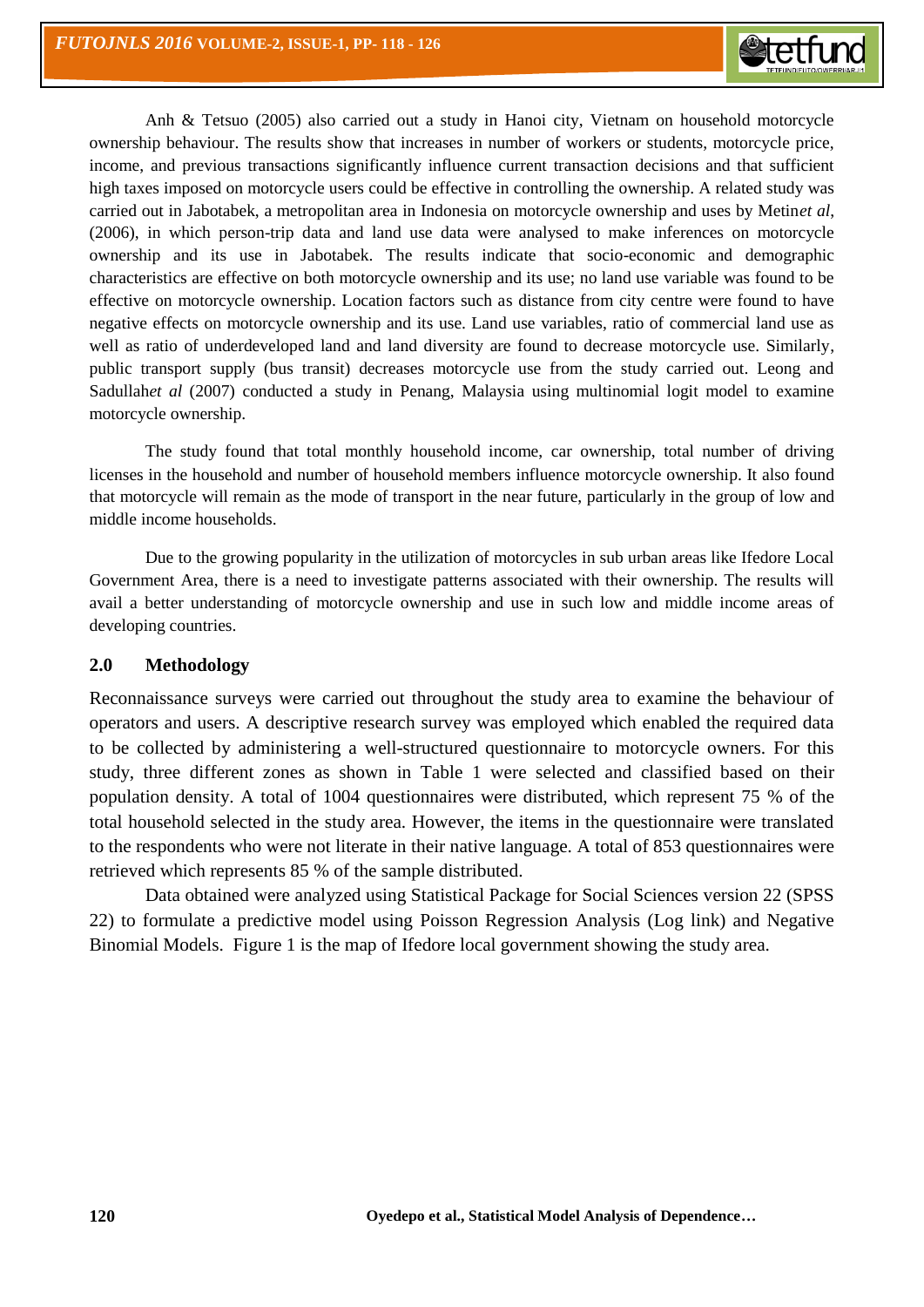

| $S/N0$ . | <b>Population Density</b> | Name of the village | No. of        | No. of        |  |
|----------|---------------------------|---------------------|---------------|---------------|--|
|          |                           |                     | questionnaire | questionnaire |  |
|          |                           |                     | distributed   | retrieved     |  |
| 1.       |                           | Igbara-oke          | 366           | 320           |  |
| 2.       | High density              | Ilara-mokin         | 200           | 171           |  |
| 3.       |                           | <b>I</b> jare       | 162           | 138           |  |
| 4.       |                           | Isarun              | 110           | 95            |  |
| 5.       | Medium density            | Ibule-soro          | 72            | 55            |  |
| 6.       |                           | Ipogun              | 61            | 50            |  |
| 7.       | Low density               | Irese               | 33            | 24            |  |
|          | <b>TOTAL</b>              |                     | 1004          | 853           |  |

# **Table 1: Selected Study Areas in Ifedore Local Government Area**



**Figure 1:** Map of Ifedore Local Government Area Showing the Study Area **Source:** Ifedore Local Government Area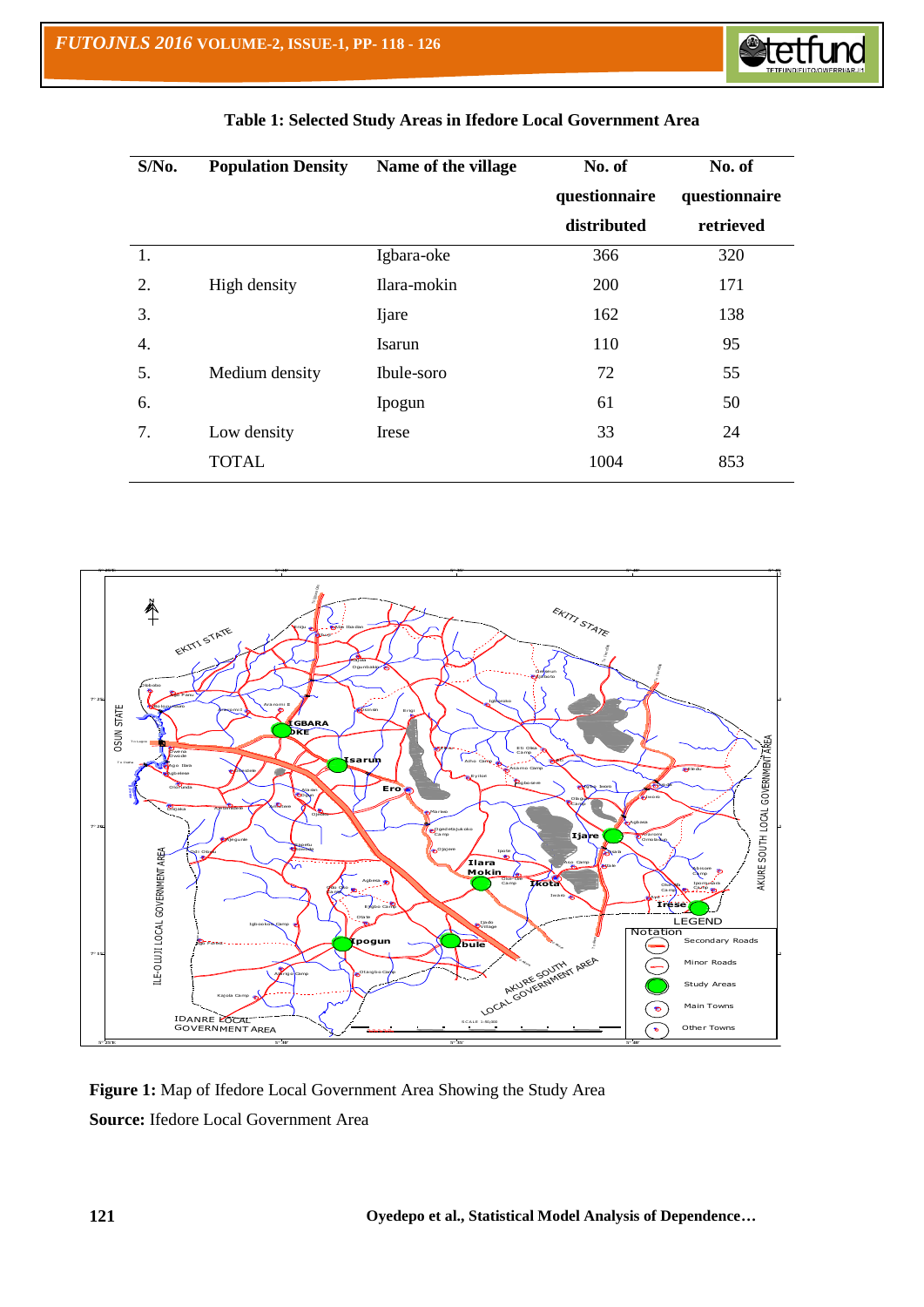

# 2.1 Modeling Framework

The dependent variable for the two models was the number of motorcycles owned, Table 2 below shows the independent variables used in the modeling and their coding.

**(a) Poisson Regression Analysis** In this analysis, the dependent variable has to be a count and continuous data. The Poisson Regression equation takes the form:

$$
Log_e(Y) = \beta_0 + \beta_1 X_1 + \beta_2 X_2 + \dots + \beta_n X_n
$$
 (1)

 $Y = (e^{\beta_0}) (e^{\beta_1 X_1}) (e^{\beta_2 X_2}) (e^{\beta_3})$  $)$  (2)

**(b) Negative Binomial Model** Since observed data will almost always display pronounced overdispersion, analysts typically seek alternatives to the Poisson model, such as the negative binomial model. The negative binomial model is employed as a functional form that relaxes the equi-dispersion restriction of the Poisson model.

|        | <b>Variable</b> | Code           | <b>Categories</b>   |
|--------|-----------------|----------------|---------------------|
| Factor | Age Range       | 1              | $41 - 50$           |
|        |                 | $\overline{2}$ | $31 - 40$           |
|        |                 | 3              | $21 - 30$           |
|        |                 | $\overline{4}$ | $10 - 20$           |
|        |                 |                | Total               |
|        | Education       | $\mathbf{1}$   | HND/BSC<br>and      |
|        |                 |                | above               |
|        |                 | $\overline{2}$ | NCE / OND           |
|        |                 | 3              | secondary education |
|        |                 | $\overline{4}$ | primary education   |
|        |                 |                | Total               |
|        | monthly income  | 1              | above 45            |
|        |                 | 2              | $35 - 45$           |
|        |                 | 3              | $25 - 35$           |
|        |                 | $\overline{4}$ | $15 - 25$           |
|        |                 | 5              | less than 15        |
|        |                 |                | Total               |
|        | how did you get | 1              | Self                |
|        | your motorcycle | $\overline{2}$ | Hire purchase       |
|        |                 | 3              | Loan                |
|        |                 | 4              | Government          |
|        |                 |                |                     |

**Table 2: Variable Coding Information**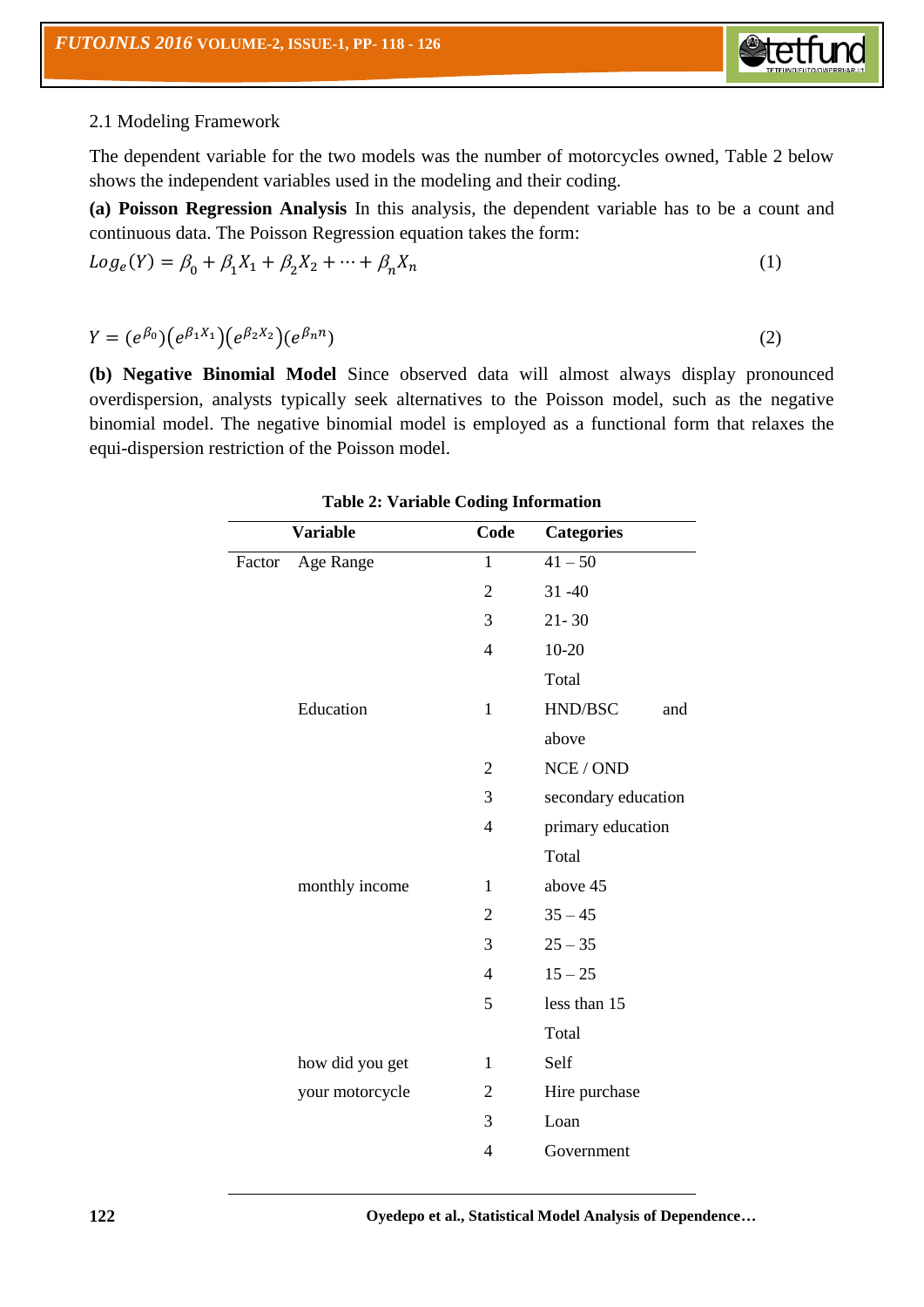

#### **3.0 Results and Discussion**

#### **(a) Poisson Regression Model**

Table 2 shows the Parameter estimates for the variables in the model. Each of these variables has different categories which has a reference which is compared to the other categories. This reference category has a coefficient of zero which you will observe in the B column. For example, in the age category, the reference is when the age was coded as 1 (41-50) which represent the highest categories of age. The Age Range variable generally has a negative effect on number of motorcycles owned. This is only significant in the age range 4 category and shows that there will be 0.45 times fewer number of motorcycle owned than in the 41-50 age range.

Only the OND/NCE and secondary school education categories shows significant influence on the number of motorcycles owned. They show that there will be 0.337 times and 0.301times more number of motorcycles owned than the reference category (HND/BSC and above). This shows that most of the motorcycles as expected are owned by secondary school certificate holders. There will be a 1.514 times more motorcycles owned in the income category 5 than Income category 1, this reduces to 0.348 times as income increases in category 4. It is seen that there is a reduction in the number of motorcycles owned as income increases.

|                   |             |                         |           | 95% Wald Confidence Interval | <b>Hypothesis Test</b> |                      |           |
|-------------------|-------------|-------------------------|-----------|------------------------------|------------------------|----------------------|-----------|
| Parameter         | B           | <b>Std. Error Lower</b> |           | <b>Upper</b>                 | <b>Wald Chi-Square</b> | df                   | Sig.      |
| (Intercept)       | .357        | .1609                   | .041      | .672                         | 4.919                  | $\mathbf{1}$         | .027      |
| [ageRange=4]      | $-.450$     | .1172                   | $-.679$   | $-.220$                      | 14.736                 | $\mathbf{1}$         | .000      |
| [ $ageRange=3$ ]  | $-0.056$    | .0988                   | $-.249$   | .138                         | .318                   | $\mathbf{1}$         | .573      |
| [ageRange=2]      | $-.097$     | .0896                   | $-.273$   | .078                         | 1.179                  | $\mathbf{1}$         | .278      |
| $[ageRange=1]$    | $0^a$       | $\ddot{\phantom{a}}$    | $\bullet$ | $\bullet$                    | $\ddot{\phantom{a}}$   | $\cdot$              | $\bullet$ |
| [education=5]     | $-.089$     | .1381                   | $-.359$   | .182                         | .413                   | $\mathbf{1}$         | .521      |
| [education=4]     | .337        | .1436                   | .056      | .619                         | 5.518                  | $\mathbf{1}$         | .019      |
| [education=3]     | .301        | .1254                   | .056      | .547                         | 5.775                  | $\mathbf{1}$         | .016      |
| [education=2]     | $0^a$       | $\ddot{\phantom{0}}$    | $\bullet$ | $\ddot{\phantom{0}}$         | $\ddot{\phantom{1}}$   | $\ddot{\phantom{a}}$ | $\bullet$ |
| $[income=5]$      | 1.514       | .1724                   | 1.176     | 1.852                        | 77.127                 | $\mathbf{1}$         | .000      |
| $[income=4]$      | .348        | .0864                   | .178      | .517                         | 16.201                 | $\mathbf{1}$         | .000      |
| $[income=3]$      | .013        | .0702                   | $-.125$   | .150                         | .033                   | $\mathbf{1}$         | .856      |
| $[income=2]$      | .110        | .0968                   | $-0.080$  | .300                         | 1.295                  | $\mathbf{1}$         | .255      |
| $(income=1]$      | $0^{\rm a}$ | $\ddot{\phantom{0}}$    | $\Box$    | $\Box$                       | $\bullet$              | $\ddot{\phantom{a}}$ | $\bullet$ |
| [getMotorcycle=4] | .125        | .1019                   | $-.074$   | .325                         | 1.514                  | 1                    | .219      |
| [getMotorcycle=3] | $-.172$     | .1073                   | $-.383$   | .038                         | 2.575                  | $\mathbf{1}$         | .109      |
| [getMotorcycle=2] | .165        | .1865                   | $-.200$   | .531                         | .786                   | $\mathbf{1}$         | .375      |
| [getMotorcycle=1] | $0^a$       |                         |           |                              |                        |                      |           |
| (Scale)           | $1^{\rm b}$ |                         |           |                              |                        |                      |           |

#### **Table 3: Parameter Estimates for Poisson Regression Model**

**123 Oyedepo et al., Statistical Model Analysis of Dependence…**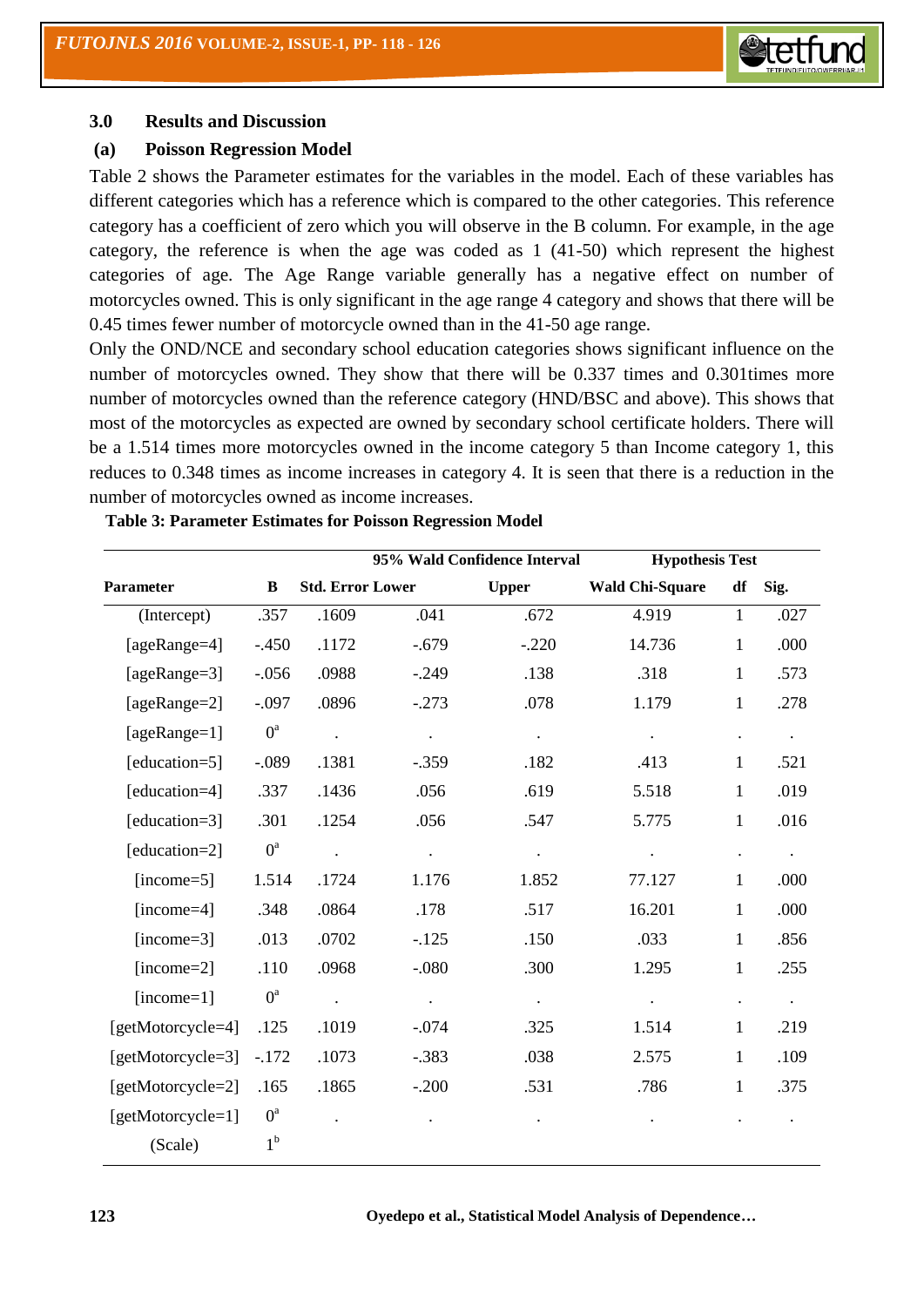

#### **(b). Negative Binomial Model:**

In this model, the Age Range variable generally has a negative effect on number of motorcycles owned. Age range 4 and 2 are the only significant categories here and their effects mean that there will be a reduction in the number of motorcycles owned by 0.544 times and 0.178 times respectively when compared with the reference category 1. This follows the same trend as the Poisson model. Only the OND/NCE and secondary school education categories shows significant influence on the number of motorcycles owned. They show that there will be a 0.411 times and 0.226 times more number of motorcycles owned than the reference category (HND/BSC and above). This also shows that most of the motorcycles are owned by secondary school certificate holders. This is also as stated in the Poisson model above. The income variable in the negative binomial model also shows similar effects as in the Poisson model. The effects show that there will be 1.5 times more motorcycles owned in the income category 5 than the reference category 1. This effect reduces to 0.27 times more motorcycles for category 4. There is a reduction in the number of motorcycles owned as income increases this is also as expected.

The fourth variable 'how did u get a motorcycle was not significant for both models and is therefore expunged from the model. Table  $4 \& 5$  shows the test of model affects and gives a general certification that the model is significant at the 95 % confidence level.

| <b>Source</b> | <b>Type III</b> |    |      |  |
|---------------|-----------------|----|------|--|
|               | Wald Chi-       | df | Sig. |  |
|               | <b>Square</b>   |    |      |  |
| (Intercept)   | 155.271         | 1  | .000 |  |
| ageRange      | 21.216          | 3  | .000 |  |
| education     | 18.532          | 3  | .000 |  |
| income        | 96.592          | 4  | .000 |  |
| getMotorcycle | 21.283          | 3  | .000 |  |

| <b>Variable</b> | <b>Type III</b>        |    |      |
|-----------------|------------------------|----|------|
|                 | <b>Wald Chi-Square</b> | Df | Sig. |
| (Intercept)     | 195.202                |    | .000 |
| ageRange        | 35.036                 | 3  | .000 |
| education       | 30.582                 | 3  | .000 |
| income          | 102.873                | 4  | .000 |
| getMotorcycle   | 19.995                 | 3  | .000 |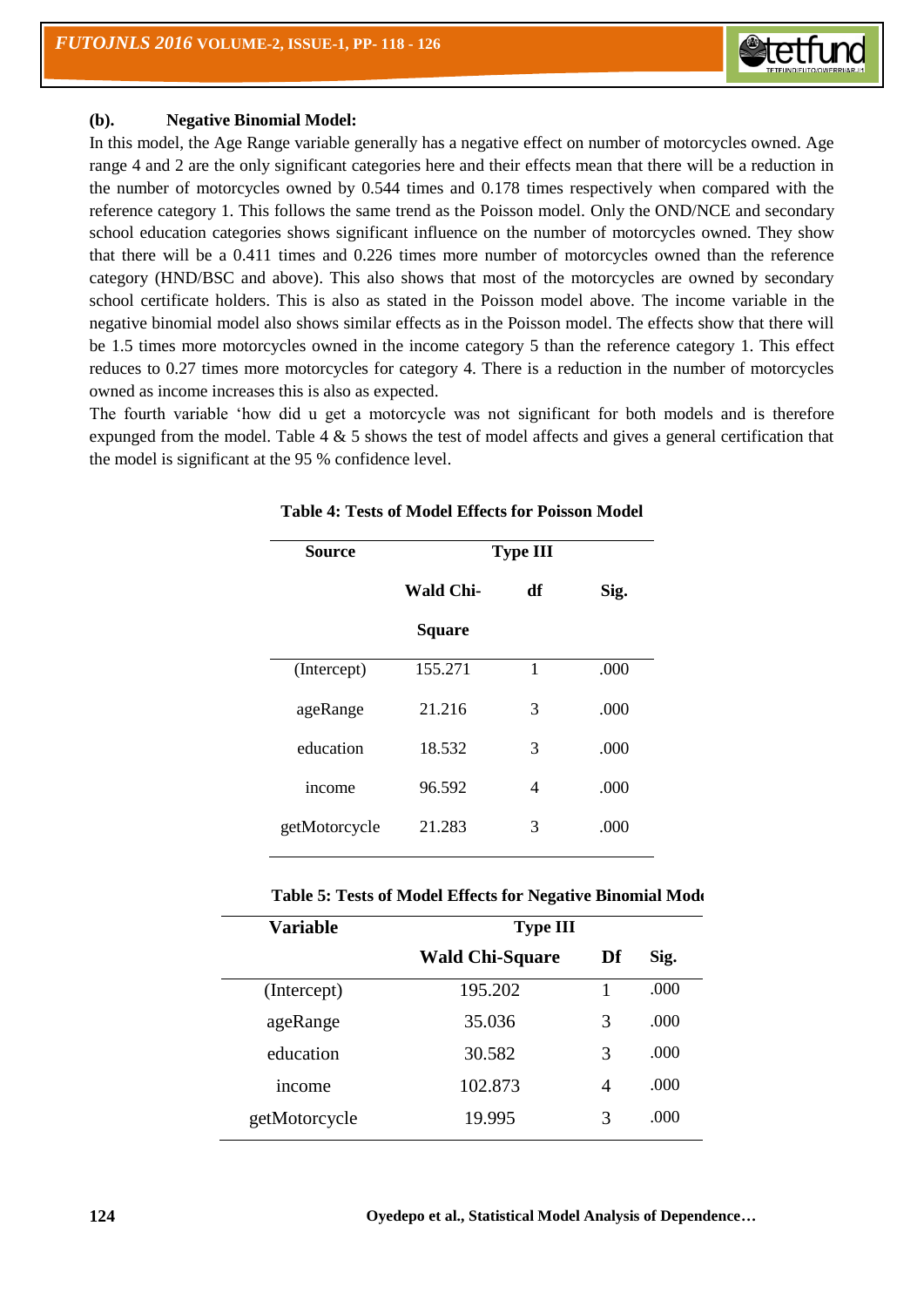| B<br><b>Parameter</b> |                | Std.                 | ic of 1 diameter Estimates for Treguere Binomial Rio<br>95% Wald |              | <b>Hypothesis Test</b> |                      |                      |
|-----------------------|----------------|----------------------|------------------------------------------------------------------|--------------|------------------------|----------------------|----------------------|
|                       |                | <b>Erro</b>          | <b>Confidence Interval</b>                                       |              |                        |                      |                      |
|                       |                | $\mathbf{r}$         | Lower                                                            | <b>Upper</b> | <b>Wald Chi-Square</b> | df                   | Sig.                 |
| (Intercept)           | .438           | .1506                | .143                                                             | .733         | 8.461                  | $\mathbf{1}$         | .004                 |
| [ageRange=4]          | $-.544$        | .1099                | $-0.759$                                                         | $-.328$      | 24.471                 | 1                    | .000                 |
| [ageRange=3]          | $-.059$        | .0893                | $-.234$                                                          | .116         | .430                   | 1                    | .512                 |
| [ageRange=2]          | $-.178$        | .0899                | $-.354$                                                          | $-.001$      | 3.899                  | 1                    | .048                 |
| [ageRange=1]          | $0^a$          | $\ddot{\phantom{a}}$ | $\bullet$                                                        | $\bullet$    | $\bullet$              |                      | $\ddot{\phantom{a}}$ |
| [education=5]         | $-.180$        | .1174                | $-410$                                                           | .051         | 2.337                  | 1                    | .126                 |
| [education=4]         | .411           | .1217                | .172                                                             | .649         | 11.407                 | 1                    | .001                 |
| [education=3]         | .226           | .1046                | .021                                                             | .431         | 4.675                  | 1                    | .031                 |
| [education=2]         | $0^a$          | $\ddot{\phantom{a}}$ | $\bullet$                                                        | $\bullet$    | $\bullet$              | $\ddot{\phantom{0}}$ | $\bullet$            |
| $[income=5]$          | 1.489          | .1611                | 1.174                                                            | 1.805        | 85.472                 | $\mathbf{1}$         | .000                 |
| $[income=4]$          | .273           | .0733                | .129                                                             | .417         | 13.868                 | $\mathbf{1}$         | .000                 |
| $[income=3]$          | $-.003$        | .0649                | $-.130$                                                          | .125         | .002                   | 1                    | .968                 |
| $[income=2]$          | .056           | .0896                | $-120$                                                           | .231         | .384                   | 1                    | .535                 |
| $[income=1]$          | $0^a$          | $\bullet$            | $\bullet$                                                        | $\cdot$      | $\bullet$              |                      | $\bullet$            |
| [getMotorcycle=4]     | .160           | .1043                | $-0.044$                                                         | .365         | 2.359                  | $\mathbf{1}$         | .125                 |
| [getMotorcycle=3]     | $-.128$        | .1158                | $-.355$                                                          | .099         | 1.225                  | 1                    | .268                 |
| [getMotorcycle=2]     | .126           | .1588                | $-186$                                                           | .437         | .625                   | 1                    | .429                 |
| [getMotorcycle=1]     | $0^{\rm a}$    |                      |                                                                  |              |                        |                      |                      |
| (Scale)               | 1 <sup>b</sup> |                      |                                                                  |              |                        |                      |                      |
| (Negative binomial)   | $\mathbf{1}$   |                      |                                                                  |              |                        |                      |                      |

## **Table 6: Parameter Estimates for Negative Binomial Model**

**Steth** 

## **5.0 Conclusion**

This study investigates household factors which influence motorcycle ownership for Ifedore Local Government Area using the Poisson and Negative Binomial Regression Models. The household factors considered are; age range of rider, educational qualification of the rider, average household income and the source through which the motorcycle was purchased.

Fewest number of motorcycles will be owned in the 41-50 age range as its coefficients shows that there will be a reduction in the number of motorcycles owned by as much as 0.544 times across the two models. This results shows that there will be a reduction in the number of motorcycles owned as the age range reduces. It is also seen that most of the motorcycles owned are in the secondary school category. The result shows that there will be increase in the number of motorcycles owned by 0.337 times and 0.411 times for both the Poisson and Negative Binomial Models respectively if the respondent is a secondary school certificate holder. The result also shows that there will be increase in the number of motorcycles owned by 1.51 times and 1.48 times for both the Poisson and Negative Binomial Models respectively if the household head's income is in the least category, thereby implying that most of the motorcycles are owned by the least income category.

#### **References**

- Aderamo, A. J. & Olatujoye, S. (2013).Trends in Motorcycle Accidents in Lokoja, Nigeria *European International Journal of Science and Technology*, 2(6), 251-261.
- Anh,V. T. & Tetsuo, S.(2005). Modeling of Household Motorcycle Ownership Behaviour in Hanoi City, *Journal of the Eastern Asia Society for Transportation Studies* [6,](https://www.jstage.jst.go.jp/AF06S010SryTopHyj?sryCd=easts&noVol=6&noIssue=) 1751-1765.